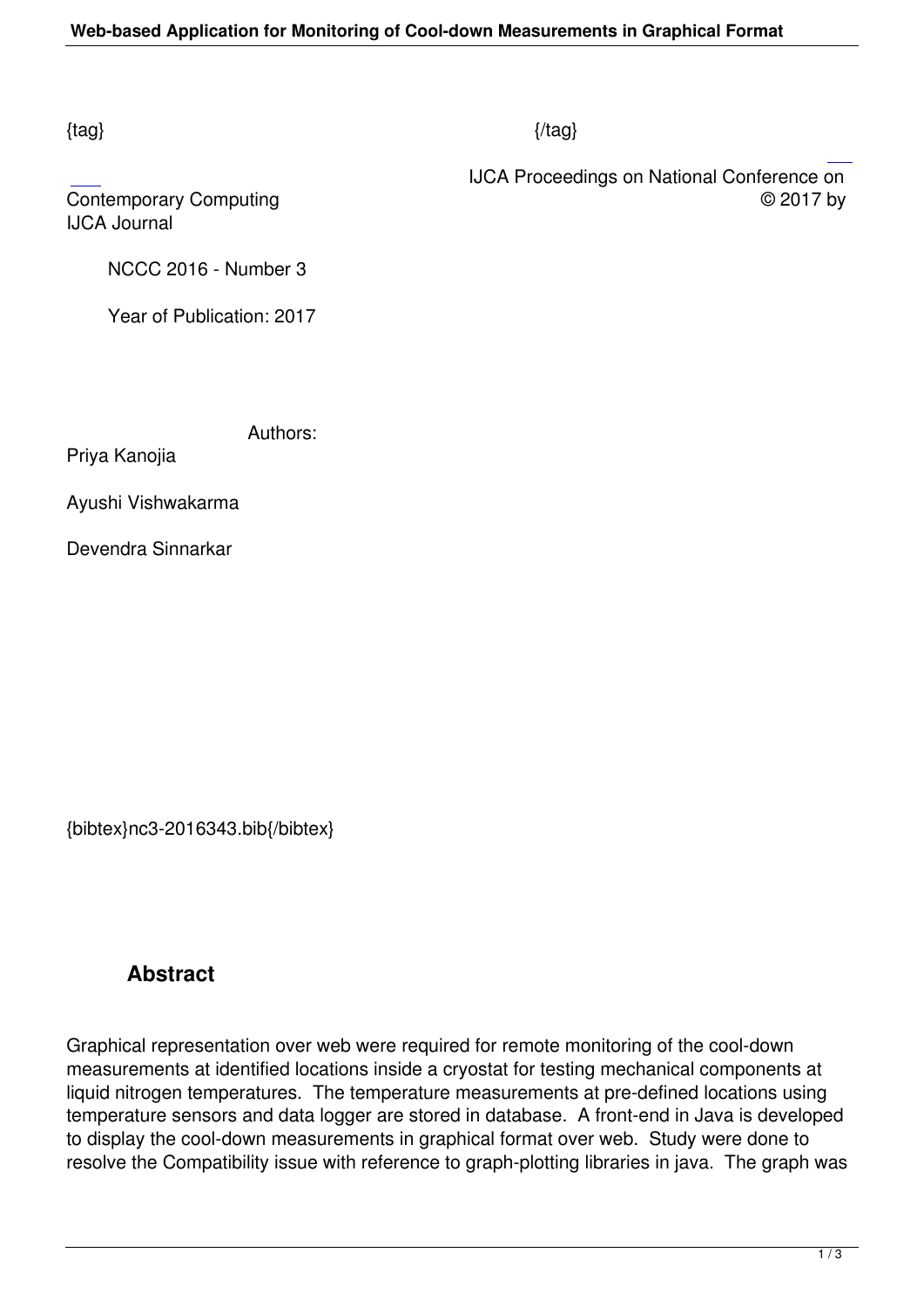initially ploted using the values observed from a single sensor and storing the values in a text file. Later facility to select sensor at particular location and storing of data in Mysql database was incorporated. Monitoring of the cool-down measurements is done from remote location inside the network.

## **Refer**

#### **ences**

Prashant Khare et al. 2015. Design of a standalone Cryomodule for 650 MHz SCRF cavities of ISNS: New concepts and experimental results. In Proceeding of Indian Particle Accelerator Conference, TIFR, Mumbai.

- Wikipedia, https://en. wikipedia. org/wiki/Data\_logger.

Gosling, James; Joy, Bill; Steele, Guy; Bracha, Gilad; Buckley, Alex (2014). The Java Language Specification (Java SE 8 ed. ).

Gosling, James; Joy, Bill; Steele, Guy; Bracha, Gilad; Buckley, Alex (2014). The Java Language Specification (PDF) (Java SE 8 ed. ).

1. 2 Design Goals of the Java Programming Language. Oracle. 1999-01-01. Retrieved 2013-01-14.

PAMUNGKAS, Agung Putra, Kenji HATOU, and Tetsuo MORIMOTO. & quot; Evapotranspiration model analysis of crop water use in plant factory system. & quot; Environmental Control in Biology 52. 3 (2014): 183-188.

Gilbert, David. & quot; The jfreechart class library. & quot; Developer Guide. Object Refinery 7 (2002).

HOU, Yu, and Wan-jun LIU. & auot: Application of JFreeChart in Java Web Project [J]. " Science Technology and Engineering 10 (2008): 044.

Spector, A. Z. 1989. Achieving application requirements. In Distributed Systems, S. Mullender

 - Ayushi Vishwakarma, Project report on Web - based graphical representation of cool-down measurements in Java , 2016.

Swapnila Mundra, Devendra Sinnarkar, Rajiv Jain, " Conceptual Design of Web Portal Using Open Source Software for Diagnostic Centre", National Conference on Intelligent System, NCIS-2012, Chameli devi Institutions, Indore, 2012.

Sinnarkar D., Jain R., Jana A. R., Kumar A., Vora H. S., Navathe C. P., & quot; Akruti -Wrapper for Poisson SUPERFISH, & quot; in National Symposium on Nuclear Instrumentation, NSNI-2013 , Mumbai, 2013.

Montoya, N., L. Giraldo, and A. Montoya. " Remote Monitoring and Control System of Physical Variables of a Greenhouse through a 1-Wire Networkt. & quot: Advances in Systems, Computing Sciences and Software Engineering. Springer Netherlands, 2006. 291-296.

GÜNGÖR, Ahmet, and Saadettin YILDIRIM. & quot; Development and Testing of an Automated Computer-Controlled System for Plant production by Cutting. & quot; International Journal of Natural & Engineering Sciences 9. 2 (2015).

 **Index Terms**  Computer Science **Signal Processing** Computer Science